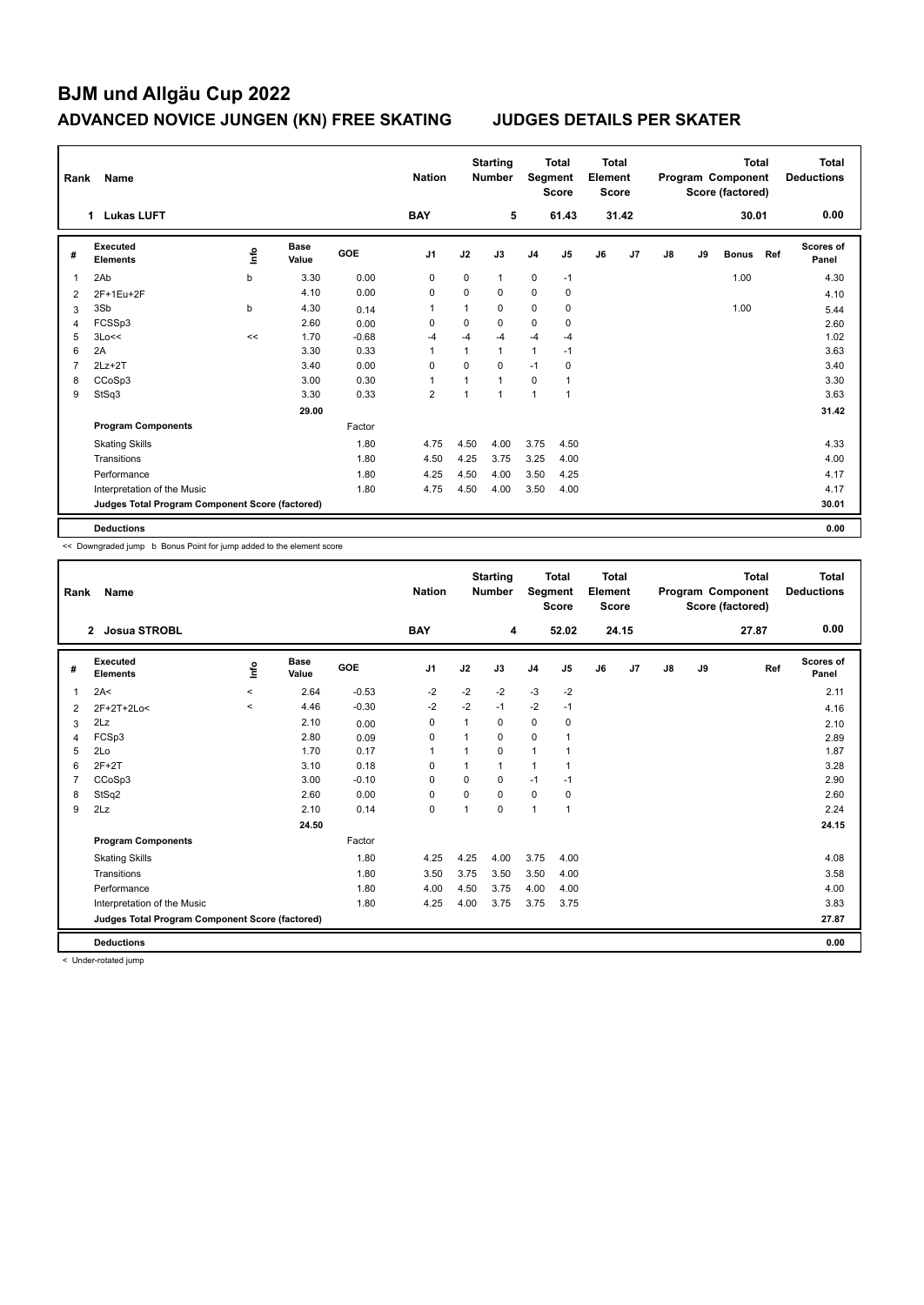# **BJM und Allgäu Cup 2022 ADVANCED NOVICE JUNGEN (KN) FREE SKATING JUDGES DETAILS PER SKATER**

| Rank | Name                                            |         |                      |            | <b>Nation</b>  |              | <b>Starting</b><br><b>Number</b> |                | <b>Total</b><br>Segment<br><b>Score</b> | <b>Total</b><br>Element<br><b>Score</b> |       |    |    | <b>Total</b><br>Program Component<br>Score (factored) | Total<br><b>Deductions</b> |
|------|-------------------------------------------------|---------|----------------------|------------|----------------|--------------|----------------------------------|----------------|-----------------------------------------|-----------------------------------------|-------|----|----|-------------------------------------------------------|----------------------------|
|      | <b>Patrick CHAU</b><br>3                        |         |                      |            | <b>BAY</b>     |              | 3                                |                | 48.23                                   |                                         | 20.78 |    |    | 27.45                                                 | 0.00                       |
| #    | Executed<br><b>Elements</b>                     | ۴ů      | <b>Base</b><br>Value | <b>GOE</b> | J <sub>1</sub> | J2           | J3                               | J <sub>4</sub> | J <sub>5</sub>                          | J6                                      | J7    | J8 | J9 | Ref                                                   | <b>Scores of</b><br>Panel  |
| 1    | 2A<                                             | $\prec$ | 2.64                 | $-0.88$    | $-3$           | $-2$         | -4                               | $-4$           | $-3$                                    |                                         |       |    |    |                                                       | 1.76                       |
| 2    | 2Fq+2Lo                                         | q       | 3.50                 | $-0.30$    | $-1$           | $-1$         | $-2$                             | $-3$           | $-2$                                    |                                         |       |    |    |                                                       | 3.20                       |
| 3    | 2Lz                                             |         | 2.10                 | 0.07       | 0              | $\mathbf{1}$ | 0                                | 0              | $\mathbf{1}$                            |                                         |       |    |    |                                                       | 2.17                       |
| 4    | 2A<<                                            | <<      | 1.10                 | $-0.44$    | $-4$           | $-4$         | -4                               | $-4$           | $-4$                                    |                                         |       |    |    |                                                       | 0.66                       |
| 5    | FSSp3                                           |         | 2.60                 | 0.09       | $\Omega$       | 0            | $\mathbf{1}$                     | 0              | $\mathbf{1}$                            |                                         |       |    |    |                                                       | 2.69                       |
| 6    | 2Lz+2Loq+2T<                                    | $\prec$ | 4.84                 | $-0.84$    | $-4$           | $-3$         | -4                               | $-5$           | $-4$                                    |                                         |       |    |    |                                                       | 4.00                       |
| 7    | 2F                                              |         | 1.80                 | 0.00       | $\Omega$       | $\mathbf{1}$ | $\Omega$                         | 0              | 0                                       |                                         |       |    |    |                                                       | 1.80                       |
| 8    | StSq1                                           |         | 1.80                 | 0.12       | 1              |              | $\Omega$                         | 0              | $\mathbf{1}$                            |                                         |       |    |    |                                                       | 1.92                       |
| 9    | CCoSp2                                          |         | 2.50                 | 0.08       | 0              | 1            | 1                                | 0              | $\mathbf 0$                             |                                         |       |    |    |                                                       | 2.58                       |
|      |                                                 |         | 22.88                |            |                |              |                                  |                |                                         |                                         |       |    |    |                                                       | 20.78                      |
|      | <b>Program Components</b>                       |         |                      | Factor     |                |              |                                  |                |                                         |                                         |       |    |    |                                                       |                            |
|      | <b>Skating Skills</b>                           |         |                      | 1.80       | 4.25           | 4.00         | 3.75                             | 3.50           | 4.00                                    |                                         |       |    |    |                                                       | 3.92                       |
|      | Transitions                                     |         |                      | 1.80       | 3.75           | 3.75         | 3.50                             | 3.00           | 3.75                                    |                                         |       |    |    |                                                       | 3.67                       |
|      | Performance                                     |         |                      | 1.80       | 4.00           | 4.00         | 3.75                             | 3.25           | 3.75                                    |                                         |       |    |    |                                                       | 3.83                       |
|      | Interpretation of the Music                     |         |                      | 1.80       | 4.25           | 4.00         | 3.75                             | 3.50           | 3.75                                    |                                         |       |    |    |                                                       | 3.83                       |
|      | Judges Total Program Component Score (factored) |         |                      |            |                |              |                                  |                |                                         |                                         |       |    |    |                                                       | 27.45                      |
|      | <b>Deductions</b>                               |         |                      |            |                |              |                                  |                |                                         |                                         |       |    |    |                                                       | 0.00                       |

< Under-rotated jump << Downgraded jump q Jump landed on the quarter

| Rank | Name                                            |             |                      |         | <b>Nation</b>  |          | <b>Starting</b><br><b>Number</b> | Segment        | <b>Total</b><br><b>Score</b> | <b>Total</b><br>Element<br><b>Score</b> |       |               |    | <b>Total</b><br>Program Component<br>Score (factored) | <b>Total</b><br><b>Deductions</b> |
|------|-------------------------------------------------|-------------|----------------------|---------|----------------|----------|----------------------------------|----------------|------------------------------|-----------------------------------------|-------|---------------|----|-------------------------------------------------------|-----------------------------------|
|      | 4 Tim FÜNFER                                    |             |                      |         | <b>BAY</b>     |          | $\overline{2}$                   |                | 45.65                        |                                         | 20.95 |               |    | 25.20                                                 | $-0.50$                           |
| #    | Executed<br><b>Elements</b>                     | <u>lnfo</u> | <b>Base</b><br>Value | GOE     | J <sub>1</sub> | J2       | J3                               | J <sub>4</sub> | J5                           | J6                                      | J7    | $\mathsf{J}8$ | J9 | Ref                                                   | <b>Scores of</b><br>Panel         |
| 1    | $2Lz+2T$                                        |             | 3.40                 | $-0.14$ | $-1$           | 0        | 0                                | $-1$           | $-1$                         |                                         |       |               |    |                                                       | 3.26                              |
| 2    | 2A<<                                            | $\,<$       | 1.10                 | $-0.55$ | -5             | -5       | $-5$                             | $-5$           | -5                           |                                         |       |               |    |                                                       | 0.55                              |
| 3    | $2F+2T$                                         |             | 3.10                 | $-0.36$ | $-2$           | $-2$     | $\Omega$                         | $-2$           | $-2$                         |                                         |       |               |    |                                                       | 2.74                              |
| 4    | 2Lo                                             |             | 1.70                 | 0.00    | 0              | $\Omega$ | $\Omega$                         | $\mathbf 0$    | 0                            |                                         |       |               |    |                                                       | 1.70                              |
| 5    | FCSp2                                           |             | 2.30                 | 0.00    | 0              | 0        | 0                                | $\mathbf 0$    | 0                            |                                         |       |               |    |                                                       | 2.30                              |
| 6    | 2Lz                                             |             | 2.10                 | 0.00    | 0              | $\Omega$ | 0                                | $-1$           | 0                            |                                         |       |               |    |                                                       | 2.10                              |
| 7    | 2F                                              |             | 1.80                 | 0.00    | $\Omega$       | $\Omega$ | $\Omega$                         | $\mathbf 0$    | $\Omega$                     |                                         |       |               |    |                                                       | 1.80                              |
| 8    | StSq3                                           |             | 3.30                 | 0.00    | $\Omega$       | $\Omega$ | $\Omega$                         | $\mathbf 0$    | $\Omega$                     |                                         |       |               |    |                                                       | 3.30                              |
| 9    | CCoSp3                                          |             | 3.00                 | 0.20    | $\mathbf 0$    | 0        | $\mathbf{1}$                     | $\overline{1}$ | $\overline{1}$               |                                         |       |               |    |                                                       | 3.20                              |
|      |                                                 |             | 21.80                |         |                |          |                                  |                |                              |                                         |       |               |    |                                                       | 20.95                             |
|      | <b>Program Components</b>                       |             |                      | Factor  |                |          |                                  |                |                              |                                         |       |               |    |                                                       |                                   |
|      | <b>Skating Skills</b>                           |             |                      | 1.80    | 3.75           | 3.75     | 3.50                             | 3.50           | 4.00                         |                                         |       |               |    |                                                       | 3.67                              |
|      | Transitions                                     |             |                      | 1.80    | 3.25           | 3.75     | 3.25                             | 3.00           | 3.50                         |                                         |       |               |    |                                                       | 3.33                              |
|      | Performance                                     |             |                      | 1.80    | 3.50           | 3.50     | 3.50                             | 3.25           | 3.50                         |                                         |       |               |    |                                                       | 3.50                              |
|      | Interpretation of the Music                     |             |                      | 1.80    | 3.50           | 3.50     | 3.50                             | 3.00           | 3.50                         |                                         |       |               |    |                                                       | 3.50                              |
|      | Judges Total Program Component Score (factored) |             |                      |         |                |          |                                  |                |                              |                                         |       |               |    |                                                       | 25.20                             |
|      | <b>Deductions</b>                               |             | Falls:               | $-0.50$ |                |          |                                  |                |                              |                                         |       |               |    |                                                       | $-0.50$                           |

<< Downgraded jump